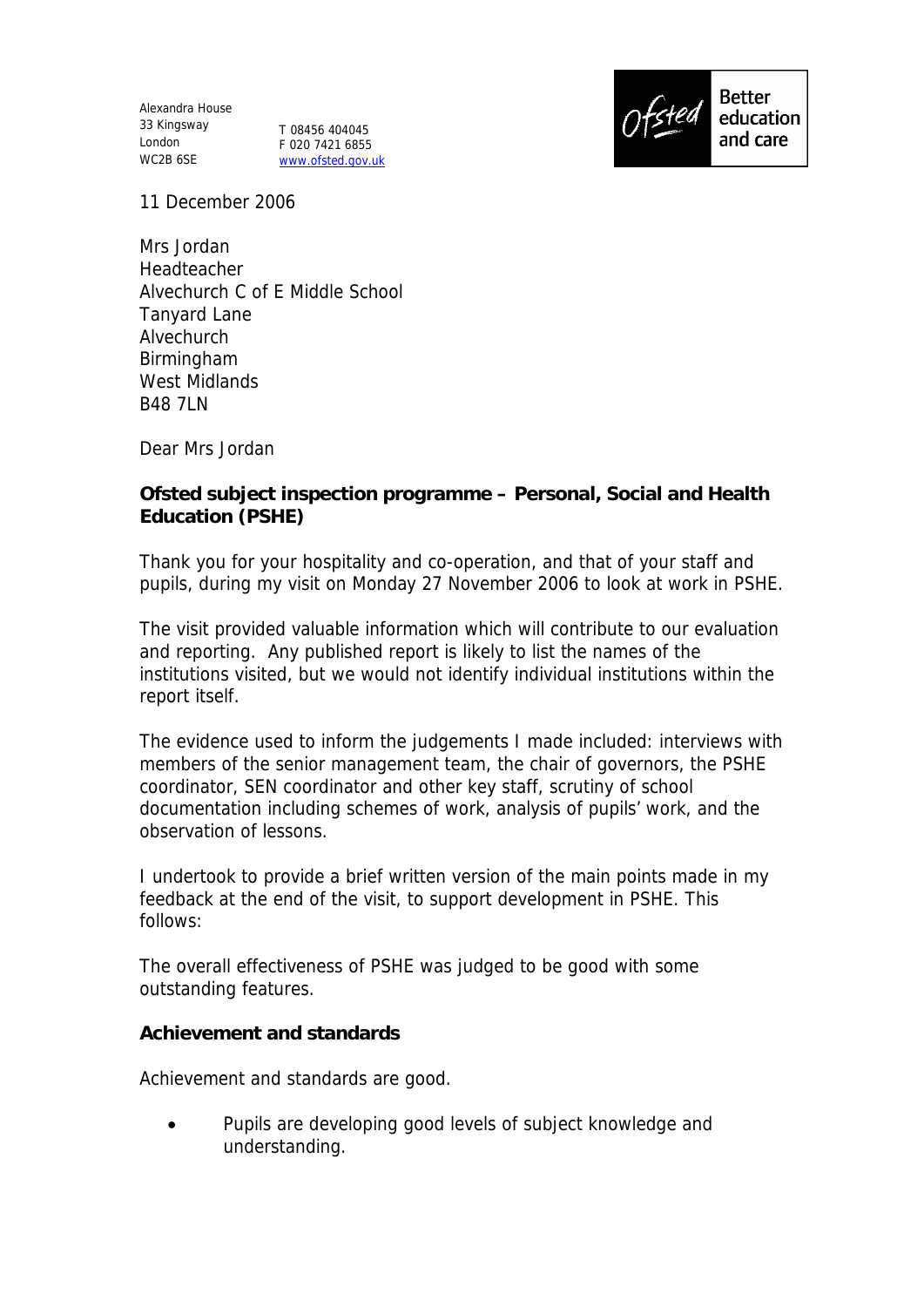- Through PSHE and other subjects pupils are developing a good range of skills including the key one of communication. They are good listeners and confident speakers.
- They show considerable respect for the views of others.

## **Quality of provision**

Teaching and learning are good.

- The quality of lesson planning is good or better.
- Lesson plans identify the needs of all pupils and teachers make good use of teaching assistants to support individual pupils.
- Assessment practice is developing well.
- Pupils' work indicates good levels of subject knowledge and at its best assessment is extremely thorough. Pupils receive good feedback on the progress they are making with clear advice on how to improve further.

The quality of the curriculum for PSHE is good.

- Considerable progress has been made by the coordinator in programming the core aspects of the subject whilst still finding time for unusually thorough programming in relation to financial awareness and to careers and education guidance.
- An excellent start has been made to identifying the potential inputs by other subjects to some aspects of PSHE. In the best of lesson plans these cross-curricular links are identified and outcomes stated.
- The subject receives an appropriate allocation.

Pupils' care, guidance and support is at least good and in some aspects outstanding.

- Support for all pupils with special educational needs is outstanding. Links established by the coordinator with both the first and upper schools is ensuring that the excellent support provided in the school is part of a broader vision to meet the needs of the pupils.
- The quality of guidance provided by the coordinator to the class teachers is excellent. Their planning and their deployment of teaching assistants indicate the success of this advice.

Leadership and management are good.

 The PSHE coordinator has made excellent progress on developing the PSHE curriculum. Good quality advice is available to teachers on the overall programme supported by detailed lesson advice and resources.